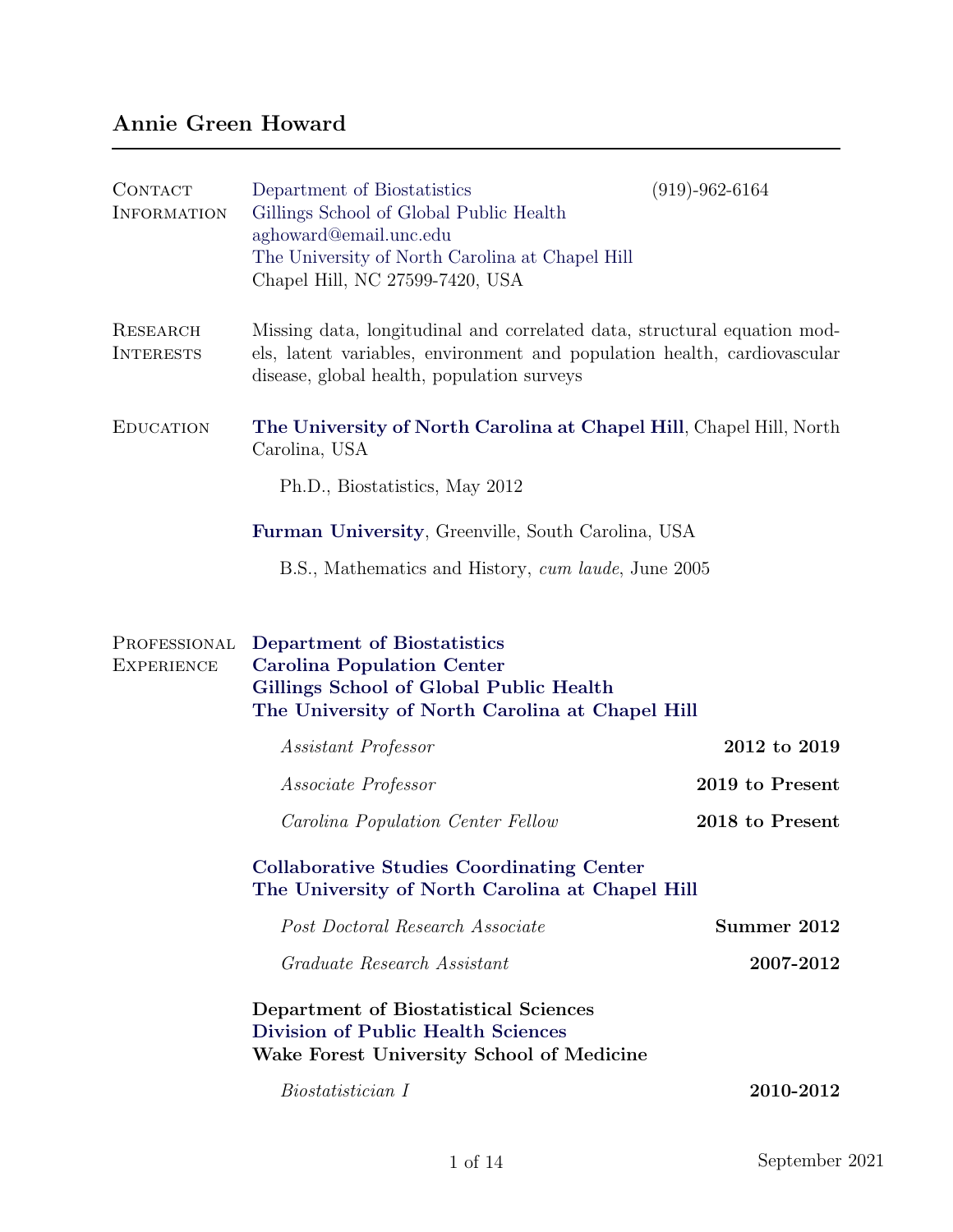|                                        | Clinical Research Collaboration Network (CRCN)<br>Muang district, Nonthaburi, Thailand                                                                                                                                              |             |
|----------------------------------------|-------------------------------------------------------------------------------------------------------------------------------------------------------------------------------------------------------------------------------------|-------------|
|                                        | Biostatistician                                                                                                                                                                                                                     | Summer 2009 |
| CONTINUING<br><b>EDUCATION</b>         | Ten-Day Day Seminar on the Epidemiology and Prevention of<br><b>Cardiovascular Disease</b>                                                                                                                                          |             |
|                                        | American Heart Association                                                                                                                                                                                                          | August 2013 |
| HONORS $&$<br><b>AWARDS</b>            | Junior Faculty Development Award, University of North Carolina at<br>Chapel Hill, 2017                                                                                                                                              |             |
|                                        | New Investigator Travel Award, Epidemiology and Prevention/Nutrition<br>Physical Activity and Metabolism 2014 Scientific Session, American<br>Heart Association                                                                     |             |
|                                        | Delta Omega Recognition of Service Award for the Department of Bio-<br>statistics, 2007                                                                                                                                             |             |
| <b>MEMBERSHIPS</b>                     |                                                                                                                                                                                                                                     |             |
|                                        | Council on Epidemiology and Prevention, American Heart Association                                                                                                                                                                  |             |
|                                        | Council on Lifestyle and Cardiometabolic Health, American Heart As-<br>sociation                                                                                                                                                    |             |
|                                        | American Statistical Association                                                                                                                                                                                                    |             |
|                                        | The Obesity Society                                                                                                                                                                                                                 |             |
| PEER                                   |                                                                                                                                                                                                                                     |             |
| <b>REVIEWED</b><br><b>PUBLICATIONS</b> | Denotes First Authorship                                                                                                                                                                                                            |             |
|                                        | ,**Indicates student first-author                                                                                                                                                                                                   |             |
|                                        | 1. Avery, C. L., Howard, A. G., Nichols, H. B. "Comparison of 20-<br>Year Obesity-Associated Cancer Mortality Trends With Heart Dis-<br>ease Mortality Trends in the US." JAMA Network Open, 4(5):e218356-<br>e $218356.$ $(2021).$ |             |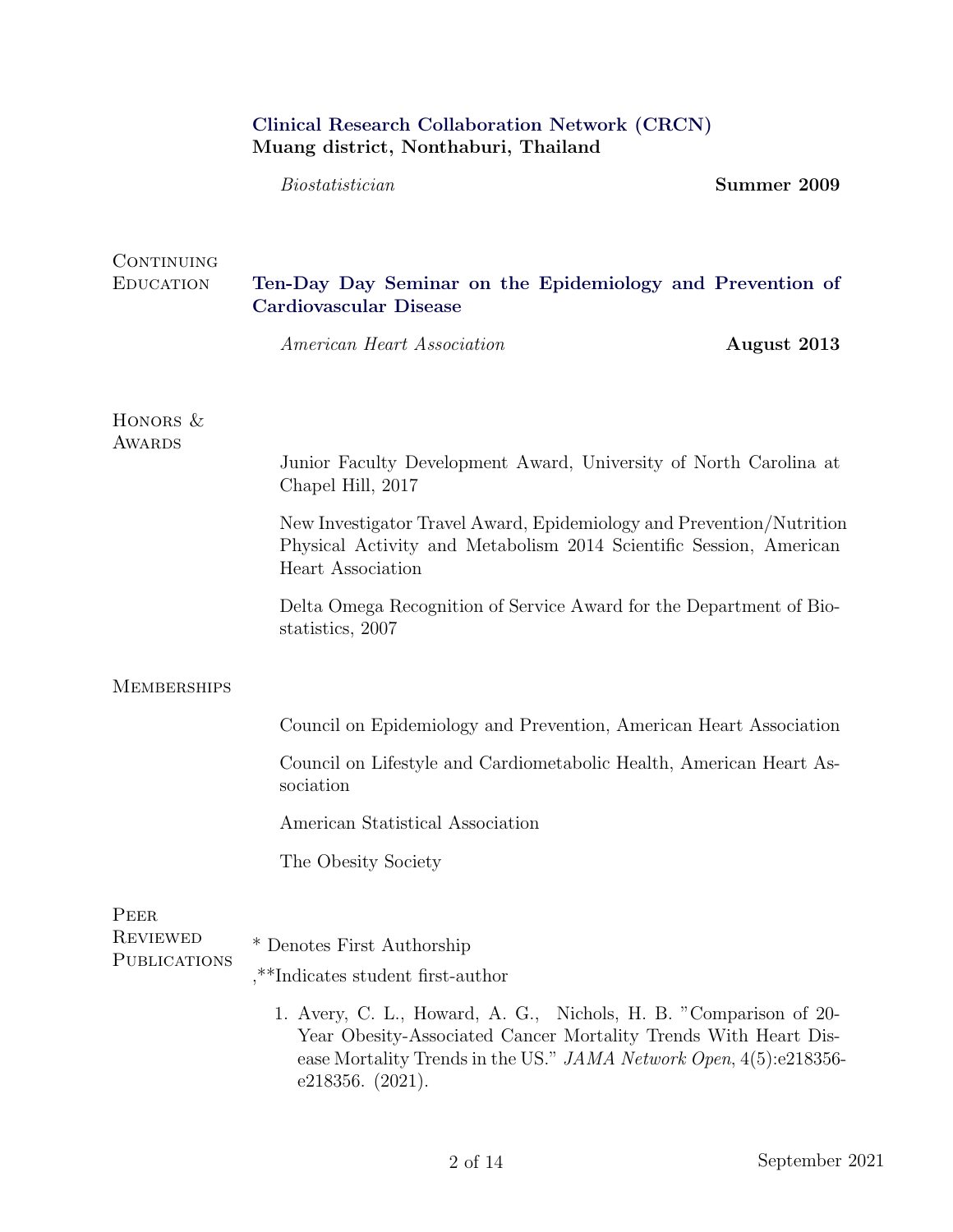- 2. Avery, C.L., Howard, A.G., Nichols, H.B. "Trends in US Cancer and Heart Disease Mortality, 1999–2018" Circulation 143(3):287-288 (2021).
- 3. Wang, Y., Wang, H., Howard, A.G., Tsilimigras, M.C., Avery, C.L., Meyer, K.A., Sha, W., Sun, S., Zhang, J., Su, C. and Wang, Z. "Gut Microbiota and Host Plasma Metabolites in Association with Blood Pressure in Chinese Adults" *Hypertension* 77(2):706-717 (2021).
- 4. Peng, K., Rodríguez, D.A., Peterson, M., Braun, L.M., Howard, A.G., Lewis, C.E., Shikany, J.M. and Gordon-Larsen, P. "GIS-Based Home Neighborhood Food Outlet Counts, Street Connectivity, and Frequency of Use of Neighborhood Restaurants and Food Stores" Journal of Urban Health 97(2):213-225 (2020).
- 5. Sun, S., Wang, H., Tsilimigras, M.C., Howard, A.G., Sha, W., Zhang, J., Su, C., Wang, Z., Du, S., Sioda, M. and Fouladi, F., 2020. Does geographical variation confound the relationship between host factors and the human gut microbiota: a population-based study in China. BMJ open 10(11):e038163 (2020)
- 6. Wang, Y., Wang, H., Howard, A.G., Tsilimigras, M.C., Avery, C.L., Meyer, K.A., Sha, W., Sun, S., Zhang, J., Su, C. and Wang, Z. "Associations of sodium and potassium consumption with the gut microbiota and host metabolites in a population-based study in Chinese adults" The American Journal of Clinical Nutrition 112(6):1599-1612 (2020).
- 7. Justice, A.E., Chittoor, G., Gondalia, R., Melton, P.E., Lim, E., Grove, M.L., Whitsel, E.A., Liu, C.T., Cupples, L.A., Fernandez-Rhodes, L., Guan, W., Bressler, J., Fornage, M., Boerwinkle, E., Li, Y., Demerath, E., Heard-Costa, N., Levy, D., Stewart, J.D., Baccarelli, A., Hou, L., Conneely, K., Mori, T.A., Beilin, L.J., Huang, R., Gordon-Larsen, P., **Howard, A.G.**, North, K.E. "Methylomewide association study of central adiposity implicates genes involved in immune and endocrine systems" Epigenomics, 12(17): 1483-1499 (2020).
- 8. Von Holle, A., North, K.E., Gahagan, S., Burrows, R., Blanco, R., Lozoff, B., Howard, A.G., Justice, A., Graff, M. "Sociodemographic predictors of early postnatal growth: evidence from a Chilean infancy cohort" BMJ Open 10(6):e033695 (2020).
- 9. Wang, Y., Howard, A.G., Adair, L.S., Wang, H., Avery, C.L. and Gordon-Larsen, P. "Waist circumference change is associated with blood pressure change independent of BMI change" Obesity 28(1): 146-153 (2020).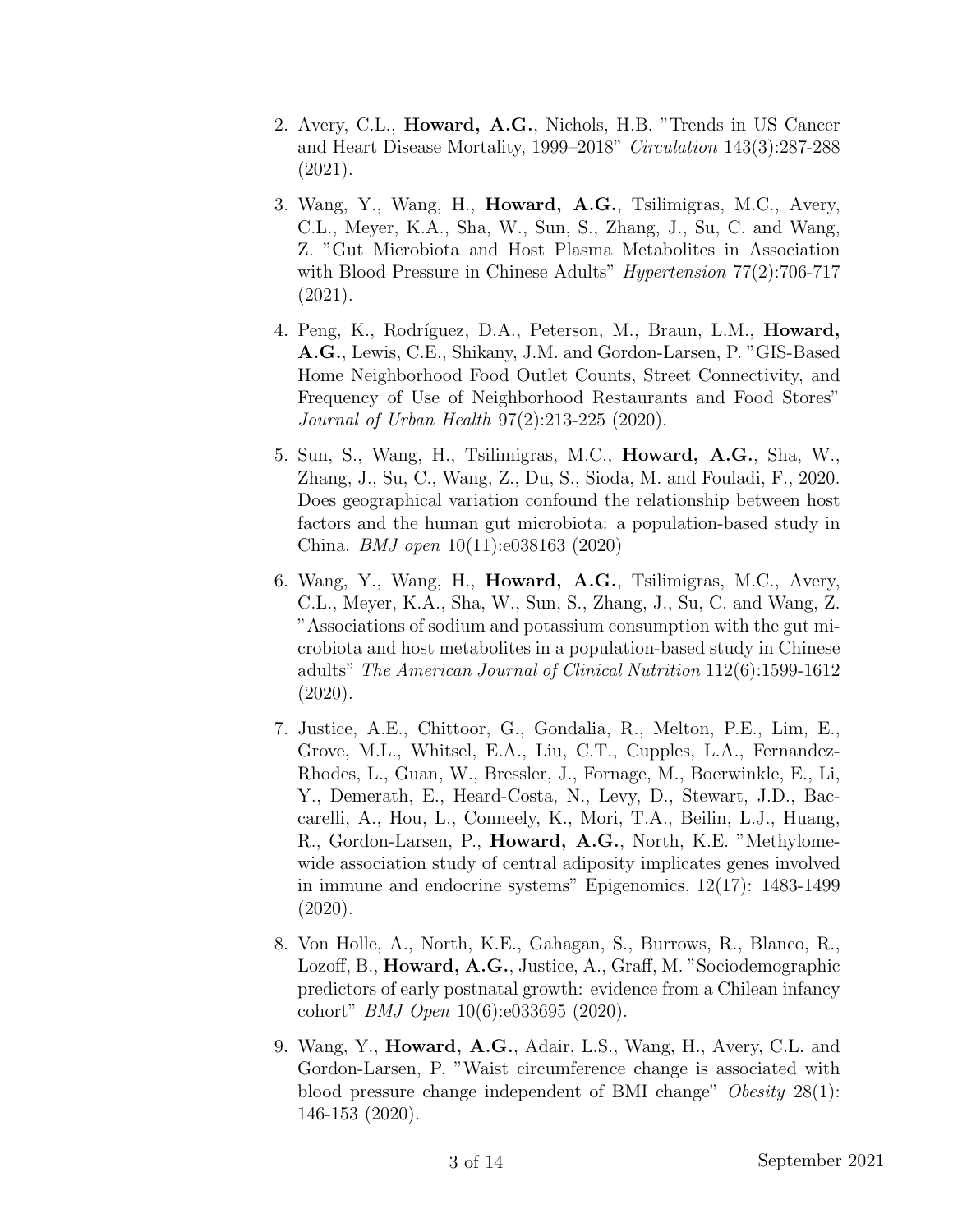- 10. Wang, Y., Wang, H., Howard, A.G., Meyer, K.A., Tsilimigras, M.C., Avery, C.L., Sha, W., Sun, S., Zhang, J., Su, C. and Wang, Z. "Circulating short-chain fatty acids are positively associated with adiposity measures in Chinese adults" *Nutrients* 12(7):2127 (2020).
- 11. Wang Y, Sha W, Wang H, Howard AG, Tsilimigras MCB, Zhang J, Su C, Wang Z, Zhang B, Fodor AA, Gordon-Larsen P. "Urbanization in China is associated with pronounced perturbation of plasma metabolites" *Metabolomics* 16(10):103 (2020).
- 12. Spracklen C.N., Horikoshi M., Kim YJ, Lin K, Bragg F, Moon S, Suzuki K, Tam CHT, Tabara Y, Kwak SH, Takeuchi F, Long J, Lim VJY, Chai JF, Chen CH, Nakatochi M, Yao J, Choi HS, Iyengar AK, Perrin HJ, Brotman SM, van de Bunt M, Gloyn AL, Below JE, Boehnke M, Bowden DW, Chambers JC, Mahajan A, McCarthy MI, Ng MCY, Petty LE, Zhang W, Morris AP, Adair LS, Akiyama M, Bian Z, Chan JCN, Chang LC, Chee ML, Chen YI, Chen YT, Chen Z, Chuang LM, Du S, Gordon-Larsen P, Gross M, Guo X, Guo Y, Han S, Howard AG, Huang W, Hung YJ, Hwang MY, Hwu CM, Ichihara S, Isono M, Jang HM, Jiang G, Jonas JB, Kamatani Y, Katsuya T, Kawaguchi T, Khor CC, Kohara K, Lee MS, Lee NR, Li L, Liu J, Luk AO, Lv J, Okada Y, Pereira MA, Sabanayagam C, Shi J, Shin DM, So WY, Takahashi A, Tomlinson B, Tsai FJ, van Dam RM, Xiang YB, Yamamoto K, Yamauchi T, Yoon K, Yu C, Yuan JM, Zhang L, Zheng W, Igase M, Cho YS, Rotter JI, Wang YX, Sheu WHH, Yokota M, Wu JY, Cheng CY, Wong TY, Shu XO, Kato N, Park KS, Tai ES, Matsuda F, Koh WP, Ma RCW, Maeda S, Millwood IY, Lee J, Kadowaki T, Walters RG, Kim BJ, Mohlke KL, Sim X. "Identification of type 2 diabetes loci in 433,540 East Asian individuals" Nature 582(7811):240-245 (2020).
- 13. Blette, B.\*\*, Howard, A.G., Frerichs, L.M. "High school physical activity and nutrition policy: Summarizing changes over time using latent class analysis" American Journal of Preventive Medicine 57(3):e69-e76 (2019)
- 14. Inoue, Y., Yazawa, A., Howard, A.G., Kondo, K., Gordon-Larsen, P. "Relative deprivation of assets defined at multiple geographic scales, perceived stress and self-rated health in China" Health and Place 58:102117 (2019).
- 15. Wang, Y., Wang, H., Howard, A.G., Adair, L.S., Popkin, B.M., Su, C., Du, W., Zhang, B. and Gordon-Larsen, P. "Six-Year Incidence of Cardiometabolic Risk Factors in a Population-Based Cohort of Chinese Adults Followed From 2009 to 2015" Journal of the American Heart Association 8(12):e011368 (2019).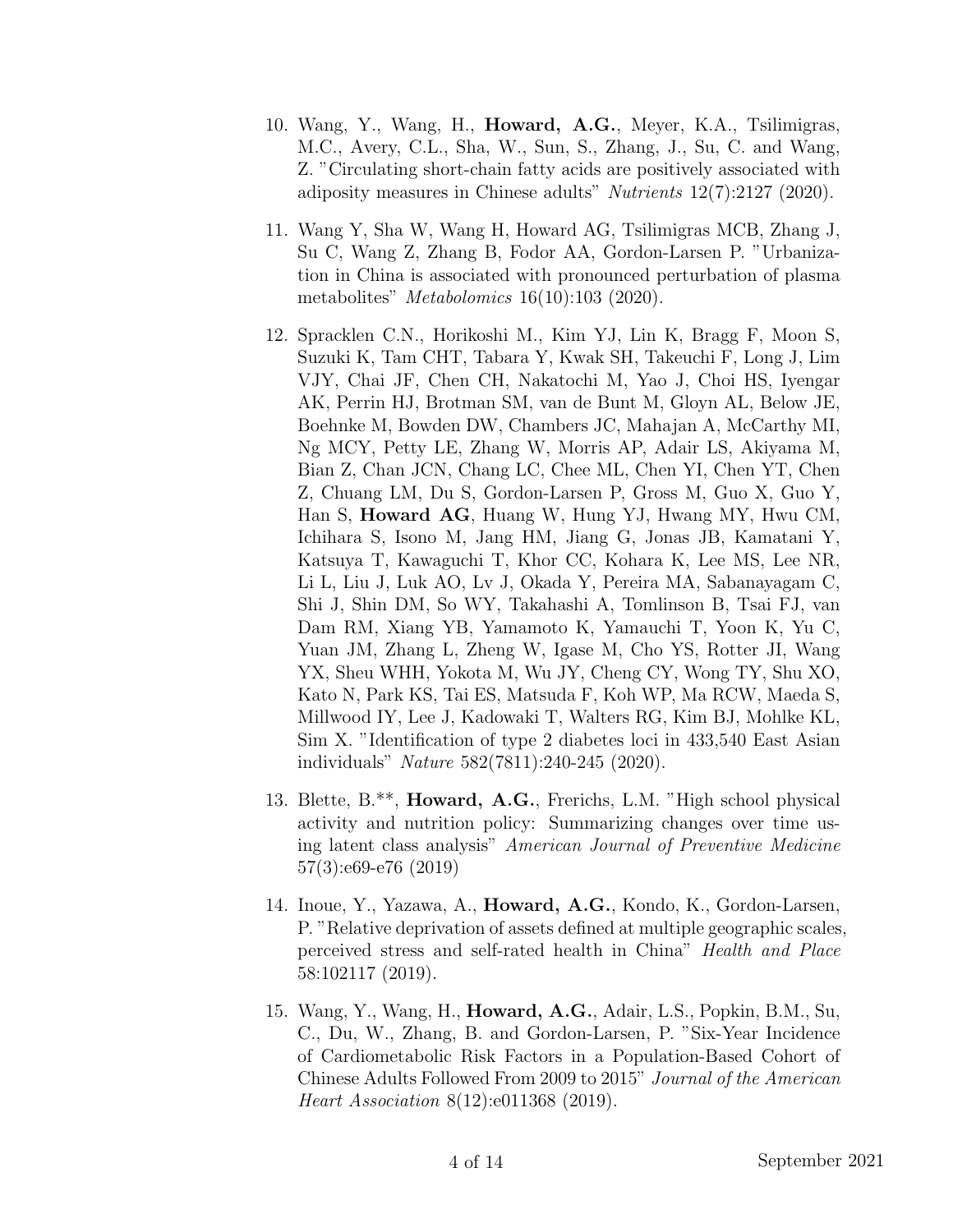- 16. Aburto, T.C., Gordon-Larsen, P., Poti, J.M., Howard, A.G., Adair, L.S., Avery, C.L. and Popkin, B.M. "Is a Hypertension Diagnosis Associated With Improved Dietary Outcomes Within 2 to 4 Years? A Fixed-Effects Analysis From the China Health and Nutrition Survey" Journal of the American Heart Association 8(21):e012703 (2019).
- 17. Nguyen, N., Powers, K.A., Miller, W.C., Howard, A.G., Halpern, C.T., Hughes, J.P., Wang, J. Twine, R. Gomez-Olive, X., MacPhail, C., Kahn, K. Pettifor, A.E. "Sexual Partner Types and Incident HIV Infection among Rural South African Adolescent Girls and Young Women Enrolled in HPTN 068: A Latent Class Analysis" Journal of Acquired Immune Deficiency Syndromes) 82(1):24-33 (2019)
- 18. Inoue, Y., Howard, A.G., Stickley, A., Yazawa, A., Gordon-Larsen, P. "Sex and racial/ethnic differences in the association between childhood attention-deficit/hyperactivity disorder symptom subtypes and body mass index in the transition from adolescence to adulthood in the United States" Pediatric Obesity 14(5):e12498 (2019).
- 19. Rubenstein, E., Wiggins, L.D., Schieve, L.A., Bradley, C., DiGuiseppi, C., Moody, E., Pandey, J., Pretzel, R.E., Howard, A.G., Olshan, A.F., Pence, B.W. "Associations between parental broader autism phenotype and child autism spectrum disorder phenotype in the Study to Explore Early Development." Autism 23(2):436-448 (2019).
- 20. Eudy, A., Siega-Riz, A.M., Engel, S.M., Franceschini, N., Howard, A.G., Clowse, M.E.B., Petri, M. "Preconceptional cardiovascular health and pregnancy outcomes in women with systemic lupus erythematosus" The Journal of Rheumatology  $46(1)$ :70-77 (2019).

Inoue, Y., Howard, A.G., Qin, B., Yazawa, A., Stickley, A. and Gordon-Larsen, P., "The association between family members' migration and cognitive function among people left behind in China" PloS one 14(9):e0222867 (2019).

- 21. Inoue, Y., Howard, A.G., Thompson, A.L. and Gordon-Larsen, P., "Secular change in the association between urbanisation and abdominal adiposity in China (1993–2011)" Epidemiol Community Health 72(6):484-490 (2018).
- 22. Fernandez-Rhodes, F., Howard, A.G., Graff, M., Isasi, C.R., Highland, H., Young, K.L., Parra, E., Below, J.E., Qi, Q., Kaplan, R.C., Justice, A.E., Papnicolaou, G., Laurie, C.C, Grant, S.F., Haiman, C., Loos, R.J.F., North, K.E. "Complex Patterns of Direct and Indirect Association between the Transcription Factor-7 Like 2 Gene, Body Mass Index and Type 2 Diabetes Diagnosis in Adulthood in the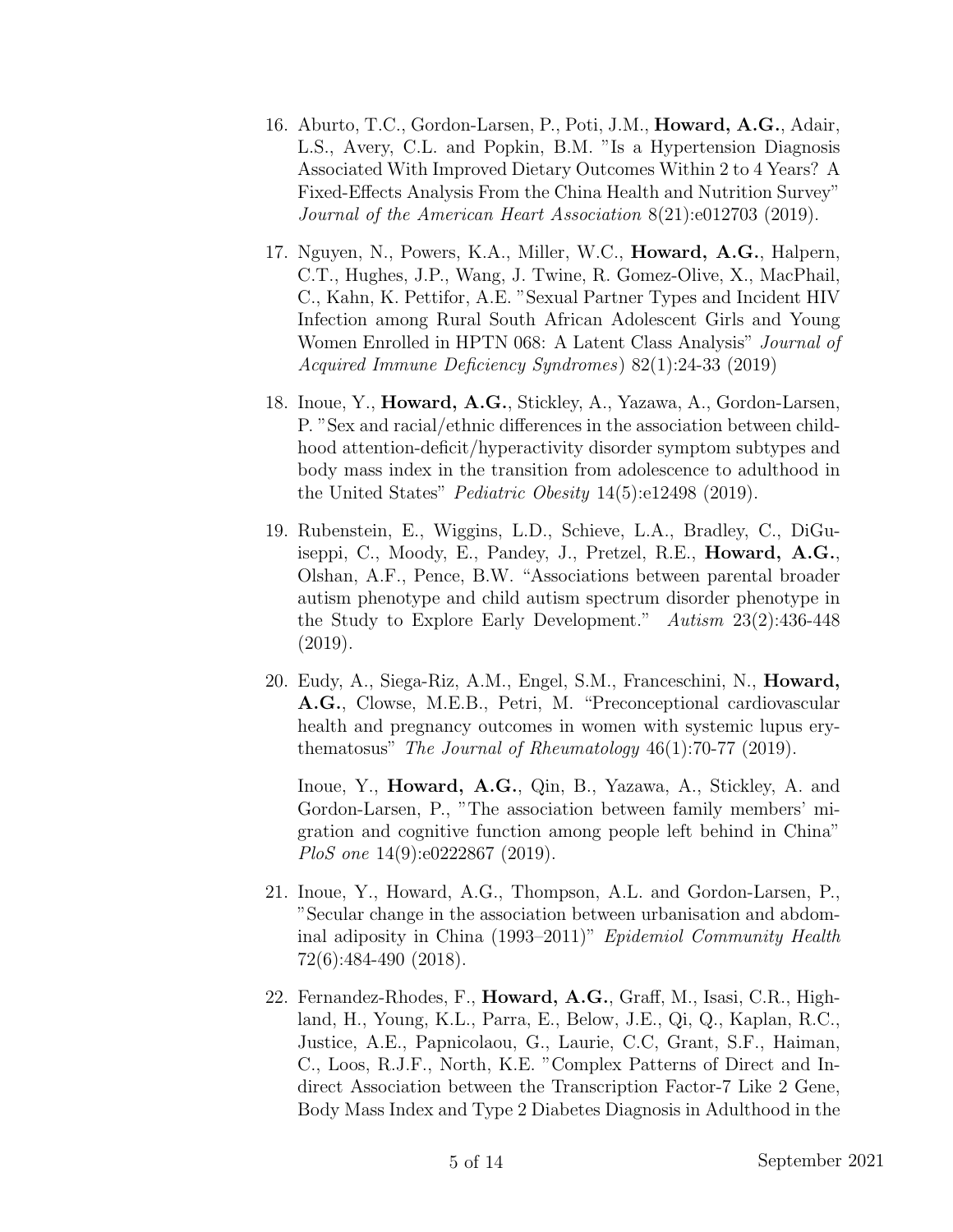Hispanic Community Health Study/Study of Latinos" BMC Obesity 5(1):26 (2018).

- 23. Fernandez-Rhodes, L., Howard, A.G., Tao, R., Young, K.L., Graff, M., Aiello, A.E., North, K.E., Justice, A.E. "Characterization of the contribution of shared environmental and genetic factors to metabolic syndrome methylation heritability and familial correlations." BMC Genetics19(Suppl 1):69 (2018).
- 24. Justice, A.E., Howard, A.G., Fernandez-Rhodes, L., Graff, M., Tao, R., North, K.E. "Direct and indirect genetic effects on triglycerides through Omics and correlated phenotypes" BMC Proceedings 12(Suppl 9):22 (2018).
- 25. Oliver-Williams, C., Howard, A.G., Navas-Acien, A., Howard, B.V., Plaza-Tellez, M., Franceschini, N. "Cadmium body burden, hypertension, and changes in blood pressure over time: results from a prospective cohort study in American Indians" Journal of the American Society of Hypertension 12(6):426-437 (2018).
- 26. Eudy, A., Siega-Riz, A.M., Engel, S.M., Franceschini, N., Howard, A.G., Clowse, M., Petri, M. "Effect of pregnancy on disease flares in patients with systemic lupus erythematosus" Annals of the Rheumatic Diseases 77(6):855-860 (2018).
- 27. Inoue, Y., Howard, A.G., Thompson, A.L., Gordon-Larsen, P. "Secular Change in the association between urbanisation and abdominal adiposity in China (1993-2011)" Journal of Epidemiology and Community Health 72(6):484-490 (2018).
- 28. Feld, J., Zukowski, L., Howard, A.G., Giuliani, C., Altmann, L., Najafi, B., Plummer, P. "Relationship between dual-task gait speed and walking activity post stroke"  $Stroke\ 49(5):1296-1298\ (2018).$
- 29. Dearth-Wesley, T., Howard, A.G., Wang, H., Zhang, B., Popkin, B.M. "Trends in domain-specific physical activity and sedentary behaviors among Chinese school children, 2004-2011." *International* Journal of Behavioral Nutrition and Physical Activity 14(1):141 (2017).
- 30. Li, Y., Ley, S.H., Vasanti, M., Howard, A.G., He, Y., Hu, F.B. "Time Trends of Dietary and Lifestyle Factors and Their Potential Impact on Diabetes Burden in China." Diabetes Care 40(12):1685- 1694 (2017).
- 31. Winglee, K., Howard, A.G., Sha, W., Gharaibeh, R.Z., Liu, J., Jin, D., Fodor, A.A., Gordon-Larsen, P. "Recent Urbanization in China Is Correlated With a Westernized Microbiome Encoding Increased Virulence and Antibiotic Resistance Genes" Microbiome 5(1):121 (2017).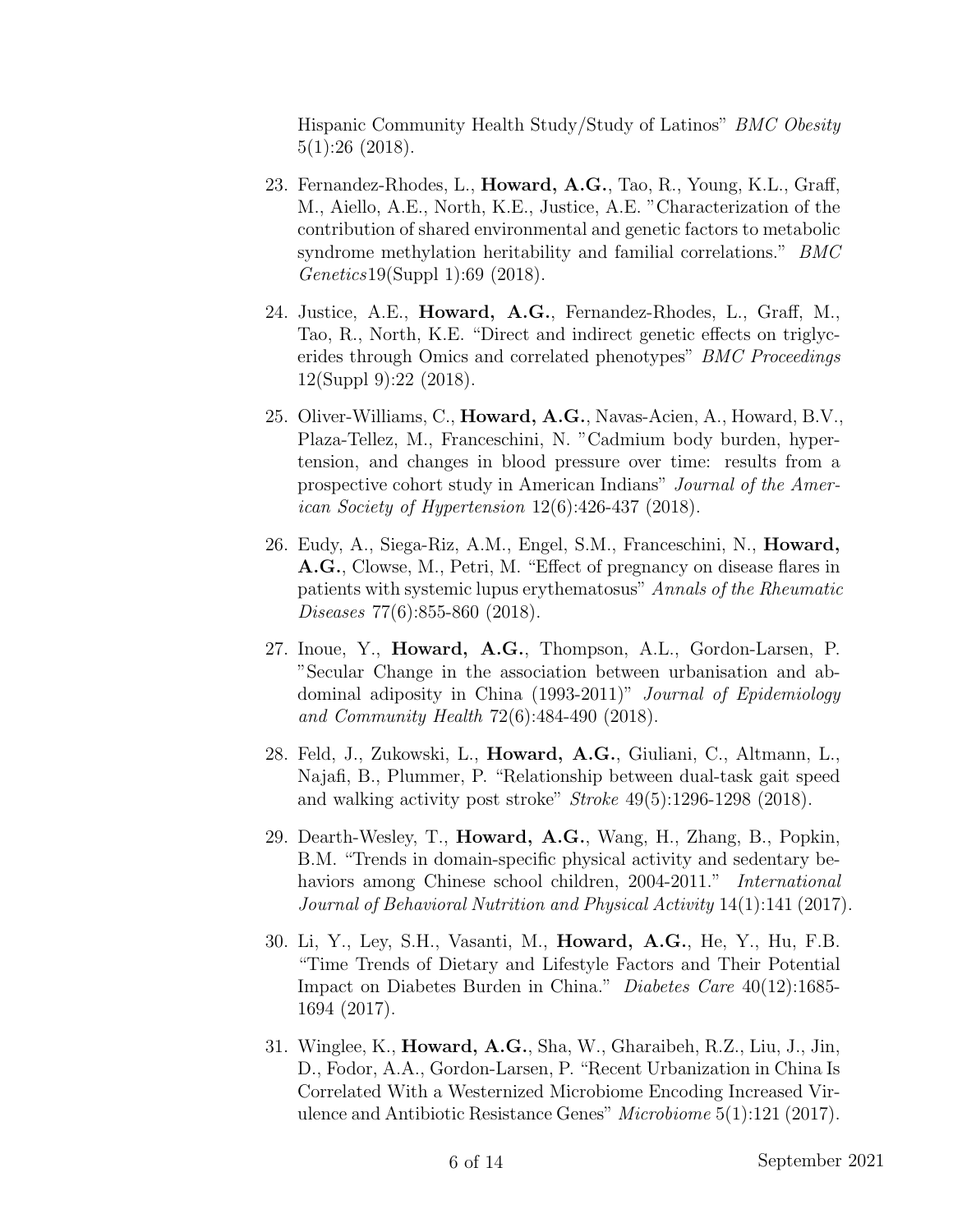- 32. Gordon-Larsen, P., Attard, S.M., Howard, A.G., Popkin, B.M., Zhang, B., Du, S., Guilkey, D.K. '"Accounting for Selectivity Bias and Correlation Across the Sequence From Elevated Blood Pressure to Hypertension Diagnosis and Treatment" American Journal of Hypertension 31(1):63-71 (2017).
- 33. Dong, F., Howard, A.G., Herring, A.H., Adair, L.S., Thompson, A.L., Popkin, B.M., Aiello, A.E., Zhang, B., Gordon-Larsen, P. "Concordance of haemoglobin A1c, blood pressure and C-reactive protein between children and their parents in Chinese households."' Pediatric Obesity 12(5):422-430 (2017).
- 34. Robinson, W.R., Cheng, M.M., Howard, A.G., Carpenter, W.R., Brewster, W.R., Doll, K.M. "For U.S. Black women, shift of hysterectomy to outpatient settings may have lagged behind White women: a claims-based analysis, 2011-2013" BMC Health Services Research 17(1):526 (2017).
- 35. Holliday, K., Howard, A.G., Emch, M., Rodriguez, D.A., Rosamond, W.D., Evenson, K.R. "Where Are Adults Active? An Examination of Physical Activity Locations Using GPS in Five US Cities." Journal of Urban Health 94(4):459-469 (2017).
- 36. Rubenstein, E., Edmondson Pretzel, R., Windham, G.C., Schieve, L.A., Wiggins, L.D., DiGuiseppi, C., Olshan, A.F., Howard, A.G., Pence, B.W., Young, L., Daniels, J. "The Broader Autism Phenotype in Mothers is Associated with Increased Discordance Between Maternal-Reported and Clinician-Observed Instruments that Measure Child Autism Spectrum Disorder" Journal of Autism and Developmental Disorders 47(10):3253-3266 (2017).
- 37. Dong, F., Howard, A.G., Herring, A.H., Thompson, A.L., Adair, L.S., Popkin, B.M., Aiello, A.E., Zhang, B., Gordon-Larsen, P. "Longitudinal associations of away-from-home eating, snacking, screen time, and physical activity behaviors with cardiometabolic risk factors among Chinese children and their parents" American Journal of Clinical Nutrition 106(1):168-178 (2017).
- 38. Inoue, Y., Howard, A.G., Thompson, A.L., Mendez, M.A., Herring, A.H., Gordon-Larsen, P. "The association between urbanization and reduced renal function: findings from the China Health and Nutrition Survey" BMC Nephrology 18(1):16 (2017).
- 39. Holliday, K., **Howard, A.G.**, Emch, M., Rodríguez, D.A., Evenson, K.R. "Are buffers around home representative of physical activity spaces among adults?" Health and Place 45:181-188 (2017).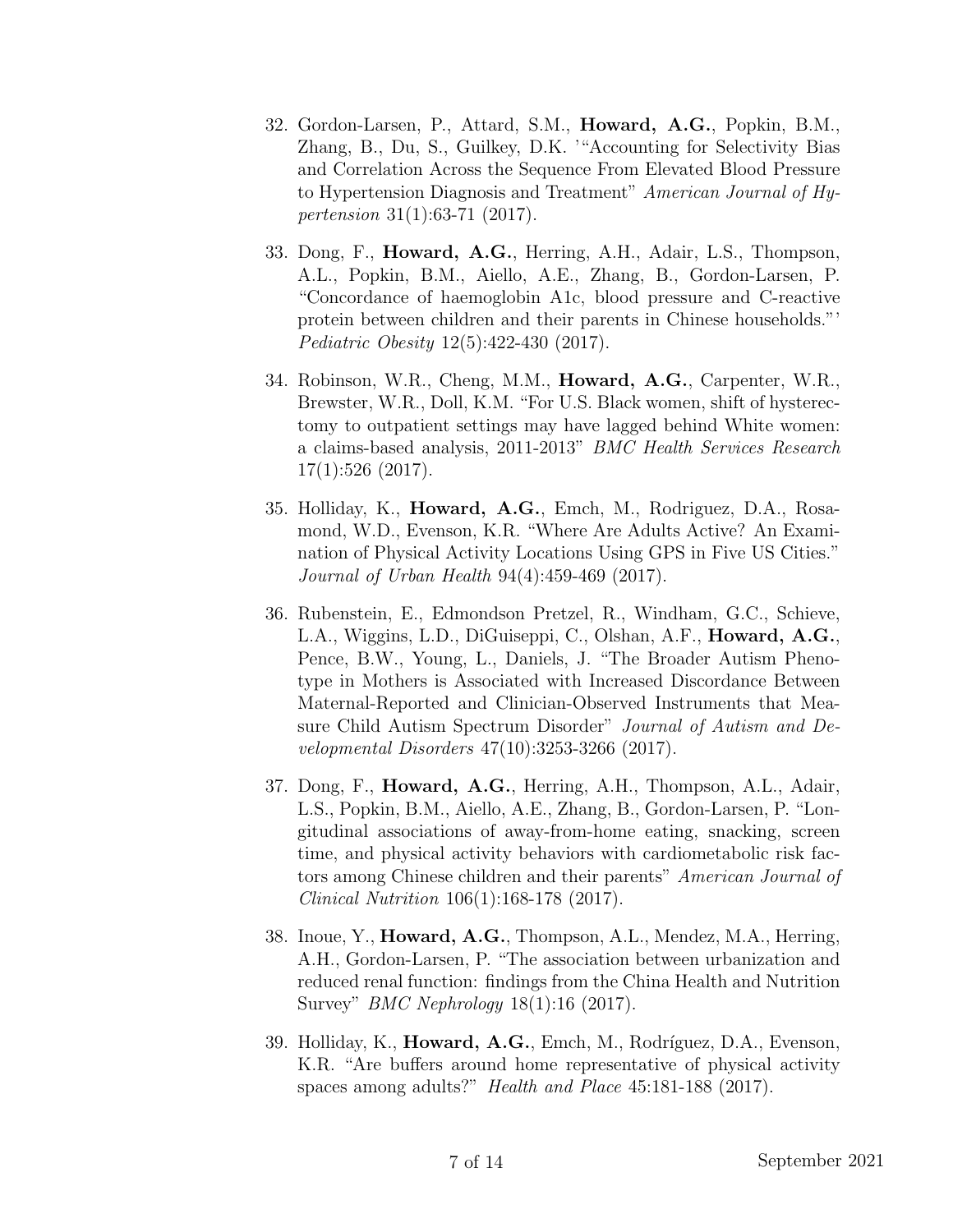- 40. Eudy, A.M., Siega-Riz, A.M., Engel, S.M., Franceschini, N., Howard, A.G., Clowse, M.E., Petri M."Gestational weight gain in women with systemic lupus erythematosus"  $Lupus 26(6):623-632(2017)$ .
- 41. Franceschini, N., Fry, R. Balakrishnan, P., Navas-Acien, A., Oliver-Williams, C., **Howard, A.G.**, Cole, S., Haack, K., Lange, E., Howard, B., Best, L., Francesconi, K., Goessler, W., Umans, J., Tellez-Plaza, M. "Cadmium body burden and increased blood pressure in middleaged American Indians: the Strong Heart Study," Journal of Human Hypertension 31(3):225-230 (2017).
- 42. Holliday, K., Howard, A.G., Emch, M., Rodriguez, D.A., Rosamond, W.D., Evenson, K.R. "Deriving a GPS Monitoring Time Recommendation for Physical Activity Studies of Adults" Medicine & Science in Sports & Exercise  $49(5):939-947$  (2016).
- 43. Evenson, K.R., Wen, F., Howard, A.G., Herring, A.H. "Applying derived latent class assignments from NHANES 2003-2006 accelerometry data to external populations" Data in Brief 9:926-930 (2016).
- 44. Thyagarajan, B., Howard, A.G., Durazo-Arvizu, R., Eckfeldt, J.H., Gellman, M.D., Kim, R.S., Liu, K., Mendez, A.J., Penedo, F.J., Talavera, G.A., Youngblood, M.E., Zhao, L., Sotres-Alvarez, D. "Analytical and biological variability in biomarker measurement in the Hispanic Community Health Study/Study of Latinos" Clinica Chimica Acta 463:129-137 (2016).
- 45. Li, Y., Wang, D.D., Ley, S.H., Howard, A.G., He, Y., Lu, Y., Danaei, G., Hu, F.B. "Potential Impact of Time Trend of Life-Style Factors on Cardiovascular Disease Burden in China" Journal of the American College of Cardiology 68(8):818-833 (2016).
- 46. Dong, F., Howard, A.G., Herring, A.H., Adair, L.S., Thompson, A.L., Popkin, B.M. Aiello, A.E., Zhang, B., Gordon-Larsen, P. "Concordance of hemoglobin A1c, blood pressure and C-reactive protein between children and their parents in Chinese households," *Pediatric* Obesity (2016).
- 47. Rummo, P.E., Hirsch, J.A., Howard, A.G., Gordon-Larsen, P. "In Which Neighborhoods Are Older Adult Populations Expanding? Sociodemographic and Built Environment Characteristics Across Neighborhood Trajectory Classes of Older Adult Populations in Four U.S. Cities Over 30 Years" Gerontology and Geriatric Medicine (2016).
- 48. Fernández-Rhodes, L., Hodonsky, C.J., Graff, M, Love, S.M., **Howard,** A.G., Seyerle, A.A., Avery, C.L., Chittoor, G., Franceschini, N., Voruganti, V.S., Young, K., O'Connell, J.R., North, K.E., Justice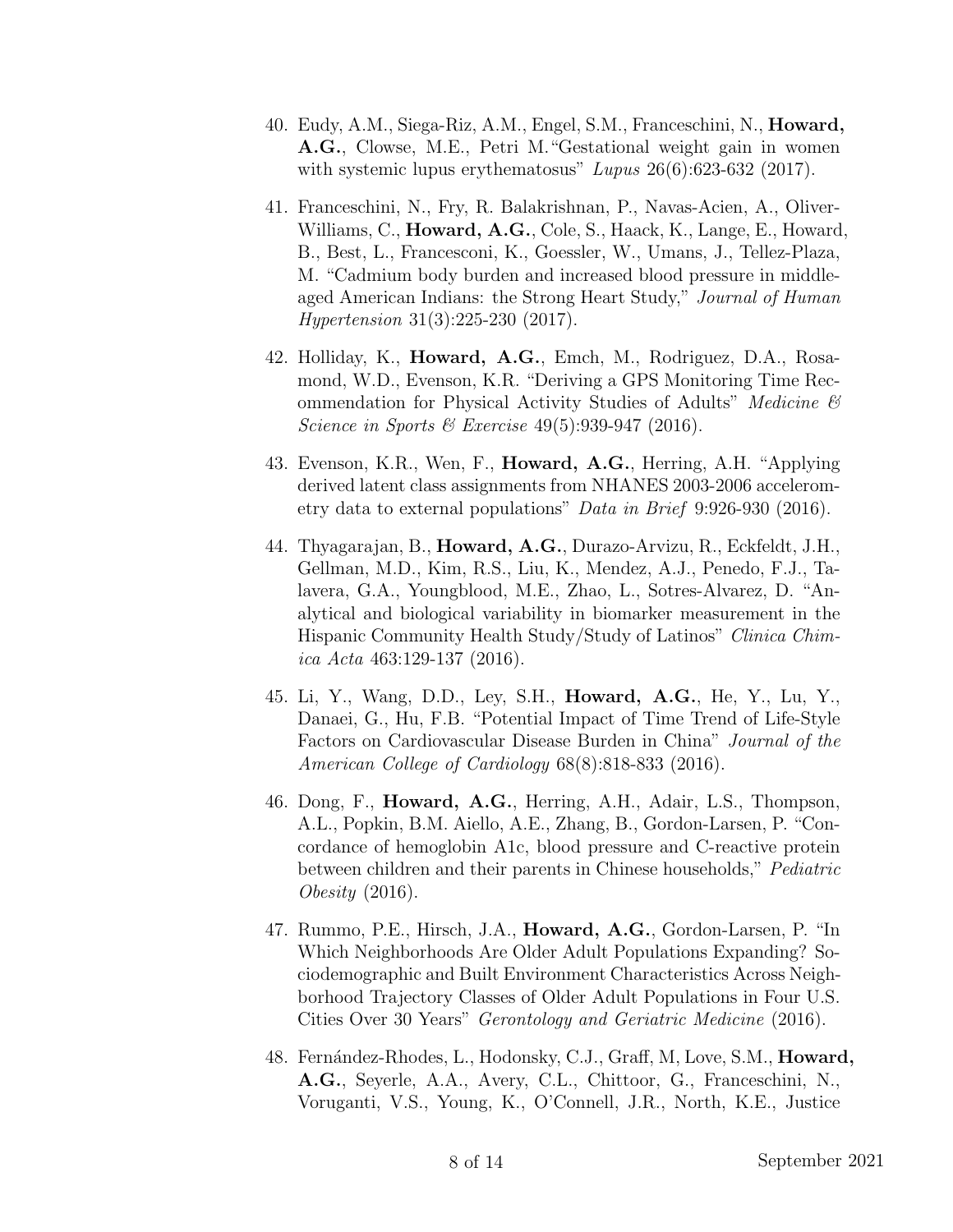A.E. "Comparison of two models for gene-environment interactions: An example of simulated gene-medication interactions on systolic blood pressure" BMC Proceedings 10(Suppl 7):371-377 (2016).

- 49. Justice, A.E., \*Howard, A.G., Chittoor, G., Fernandez-Rhodes, L., Graff, M., Voruganti, V.S., Diao, G. Love, S.M., Franceschini, N., O'Connell, J.R., Avery, C.L., Young, K.L, North, K.E. "Genomewide association of trajectories of systolic blood pressure change," BMC Proceedings 10(Suppl 7):321-327 (2016).
- 50. Richardson, A., Meyer, K.A., Howard, A.G., Boone-Heinonen, J., Popkin, B.M., Evenson, K.R., Shikany, J.M., Lewis, C.E., Gordon-Larsen, P. "Multiple pathways from the neighborhood food environment to increased body mass index through dietary behaviors: a structural equation-based analysis in the CARDIA study" Health and Place 36:74-87 (2015).
- 51. Camacho, A., Gonzalez, P., Buelna, C., Emory, K.T., Talavera, G.A., Castaneda, S.F., Espinoza, R.A., Howard, A.G., Perreira, K.M., Isasi, C.R., Daviglus, M.L., Roesch, S.C. "Anxious-Depression among Hispanic/Latinos from different backgrounds: Results from the Hispanic Community Health Study/Study of Latinos (HCHS/SOL)" Social Psychiatry and Psychiatric Epidemiology 50(11):1669-77 (2015).
- 52. Attard, S., Herring, A., Wang, H., Howard, A.G., Thompson, A., Adair, L., Mayer-Davis, E., Gordon-Larsen, P. "Implications of iron deficiency/anemia on the classification of diabetes using  $HbA1c''$  Nutrition and Diabetes 5:e166 (2015).
- 53. Attard, S., Howard, A.G., Herring, A.H., Zhang, B., Du, S., Aiello, A.E., Popkin, B.M., Gordon-Larsen, P. "Differential associations of urbanicity and income with physical activity in adults in urbanizing China: findings from the population-based China Health and Nutrition Survey 1991-2009" International Journal of Behavioral Nutrition and Physical Activity 12:152 (2015).
- 54. Rummo, P.E., Meyer, K.A., Howard, A.G., Shikany, J.M., Guilkey D.K., Gordon-Larsen, P. "Fast food price, diet behavior, and cardiometabolic health: Differential associations by neighborhood SES and neighborhood fast food restaurant availability in the CARDIA study." *Health & Place* 35:128-35 (2015).
- 55. Dong, F., Howard, A.G., Herring, A., Popkin, B.M., Gordon-Larsen, P. "White Rice Intake Varies in Its Association with Metabolic Markers of Diabetes and Dyslipidemia Across Region among Chinese Adults" Annals of Nutrition and Metabolism 66(4): 209-218 (2015).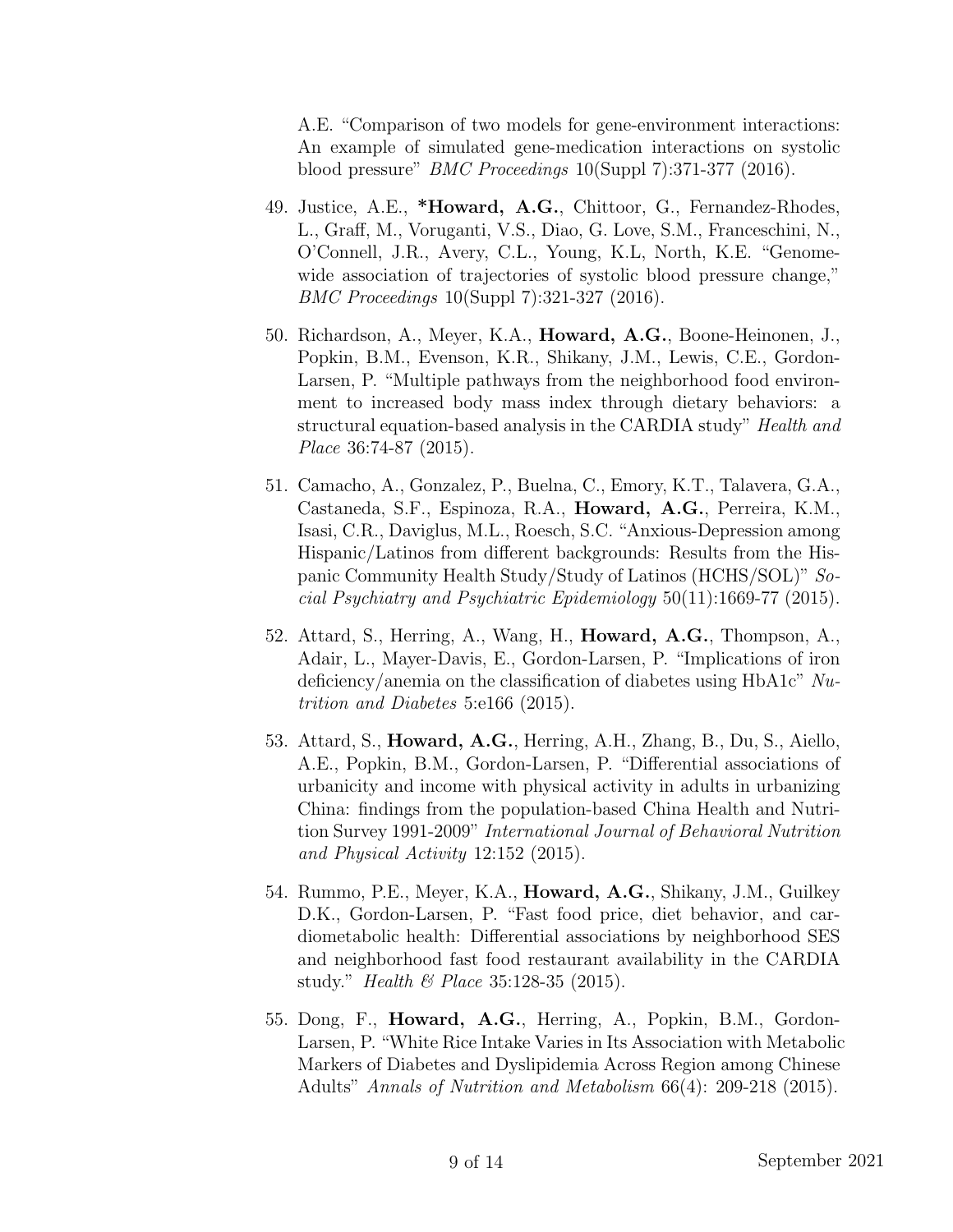- 56. Boone-Heinonen, J., Howard, A.G., Meyer, K., Lewis, C.E., Kiefe, C.I., Laroche, H.H., Gunderson, E.P., Gordon-Larsen, P. "Marriage and parenthood in relation to obesogenic neighborhood trajectories: The CARDIA Study." Health  $\mathcal B$  Place 34:229-40 (2015).
- 57. Paynter, L., Koehler, E., Howard, A.G., Herring, A.H., Gordon-Larsen, P. "Characterizing Long-Term Patterns of Weight Change in China using Latent Class Trajectory Modeling," PLOS ONE 10(2) (2015).
- 58. Meschia, J.F., Voeks, J.H., Leimgruber, P.P., Mantese, V.A., Timaran, C.H., Chiu, D., Demaerschalk, B.M., Howard, V.J., Hughes, S.E., Longbottom, M., **Howard, A.G.**, Brott, T.G. "Management of Vascular Risk Factors in the Carotid Revascularization Endarterectomy versus Stenting Trial (CREST)." Journal of the American Heart Association 3(6) (2014).
- 59. Richardson, A., Meyer, K.A., Howard, A.G., Keife, C.I., Lewis, C.E., Gordon-Larsen, P. "Neighborhood socioeconomic status and food environment: a 20-year longitudinal latent class analysis among CARDIA participants," Health & Place  $29(30C)$ :145-153. (2014).
- 60. Gordon-Larsen, P., Koehler, E., Howard, A.G., Paynter, L., Thompson, A. L., Adair, L., Mayer-Davis, E.J., Zhang, B., Popkin, B.M., Herring, A.H. "Eighteen-year weight trajectories and metabolic markers of diabetes in modernizing China," Diabetologia 57(9):1820-1829 (2014).
- 61. Sorlie, P.D., Allison, M.A., Aviles-Santa, L., Cai, J., Daviglus, M.L., Howard, A.G., Kaplan, R., LaVange, L.M., Raij, L., Schneiderman, N., Wassertheil-Smoller, S., Talavera, G.A. "Prevalence of hypertension, awareness, treatment and control in the Hispanic Community Health Study/Study of Latinos," American Journal of Hypertension 27(6):793-800 (2014).
- 62. Ng, S.W., Howard, A.G., Wang, H., Su, C., Zhang, B. "The Physical Activity Transition among Adults in China: 1991-2011,"Obesity Reviews 15(Suppl. 1):27-36 (2014).
- 63. Attard, S.M., Herring, A.H., Howard, A.G., Gordon-Larsen, P. "Longitudinal trajectories of BMI and cardiovascular disease risk: The National Longitudinal Study of Adolescent Health," Obesity 21:2180-2188 (2013).
- 64. Barzilay, J.I., Howard, A.G., Evans, G.W., Fleg, J.L., Cohen, R.M., Booth, G.L., Kimel, A.R., Pedley C.F., Cushman, W.C. "Intensive Blood Presssure Treatment Does Not Improve Cardiovascular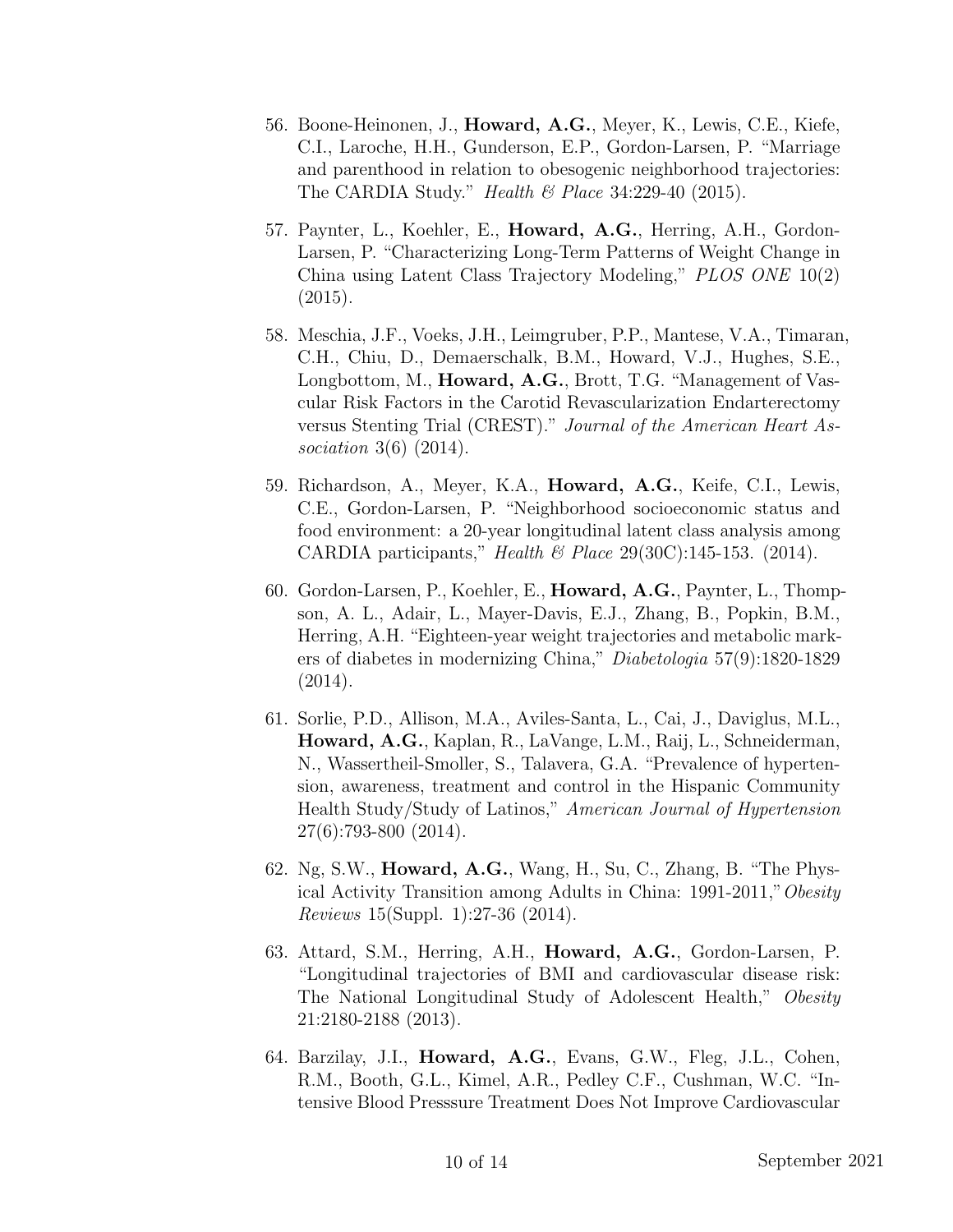Outcomes in Centrally Obese Hypertensive Individuals With Diabetes," Diabetes Care 35:7:1401-1405 (2012).

65. Matijevic, N., Wu, K.K., Howard, A.G., Wasserman, B., Wang, W.Y.-W., Folsom, A.R., Sharrett, A.R. "Association of Blood Monocyte and Platelet Markers with Carotid Artery Characteristics: The Atherosclerosis Risk in Communities Carotid MRI Study," Cerebrovascular Diseases 31:552-558 (2011).

## **SCIENTIFIC PRESENTATIONS** "Association Between Urbanization-related Change in Diet, the Gut Microbiota and Microbiome-related Metabolites in a Rapidly Urbanizing Environment in China" American Heart Association EPI/Lifestyle 2020 Scientific Sessions, Phoenix, AZ. Poster Presentation - March 2020.

"Missing Data: pitfalls and priorities," Population Health Research Institute, Hamilton, ON. Seminar - February 2018.

"Integrating biology, behavior, and environment to study complex pathways from urbanization to health," Carolina Population Center, Chapel Hill, NC. Seminar - January 2018.

"A Brief Introduction to Structural Equation Modeling," Thurston Arthritis Research Center, Chapel Hill, NC. Seminar - November 2017

"Introduction to Structural Equation Modeling," The North Carolina Translationonal & Clinical Sciences (NC TraCS) Biostatistics Seminar Series, Chapel Hill, NC. Seminar - October 2017

"Cleaning up after missing data: pitfalls and priorities", Carolina Population Center, Chapel Hill, NC. Seminar - November 2015

"The role of rapid lifestyle trajectories across 18 years in modernizing China in the pathway to BMI" Howard, A.G., Herring, A., Popkin, B., Du, S., Zhang, B., Gordon-Larsen, P. The Obesity Society Annual Meetings, Los Angeles, CA. Poster Presentation - November 2015

"Missing data methods for health services research"NRSA Training Program in Health Services Research, Chapel Hill, NC. Seminar - October 2015

"How the choice of time scale can impact latent class trajectory analysis" Howard, A.G., Herring, A., Gordon-Larsen, P. Joint Statistical Meetings, Seattle, WA. Contributed Talk - August 2015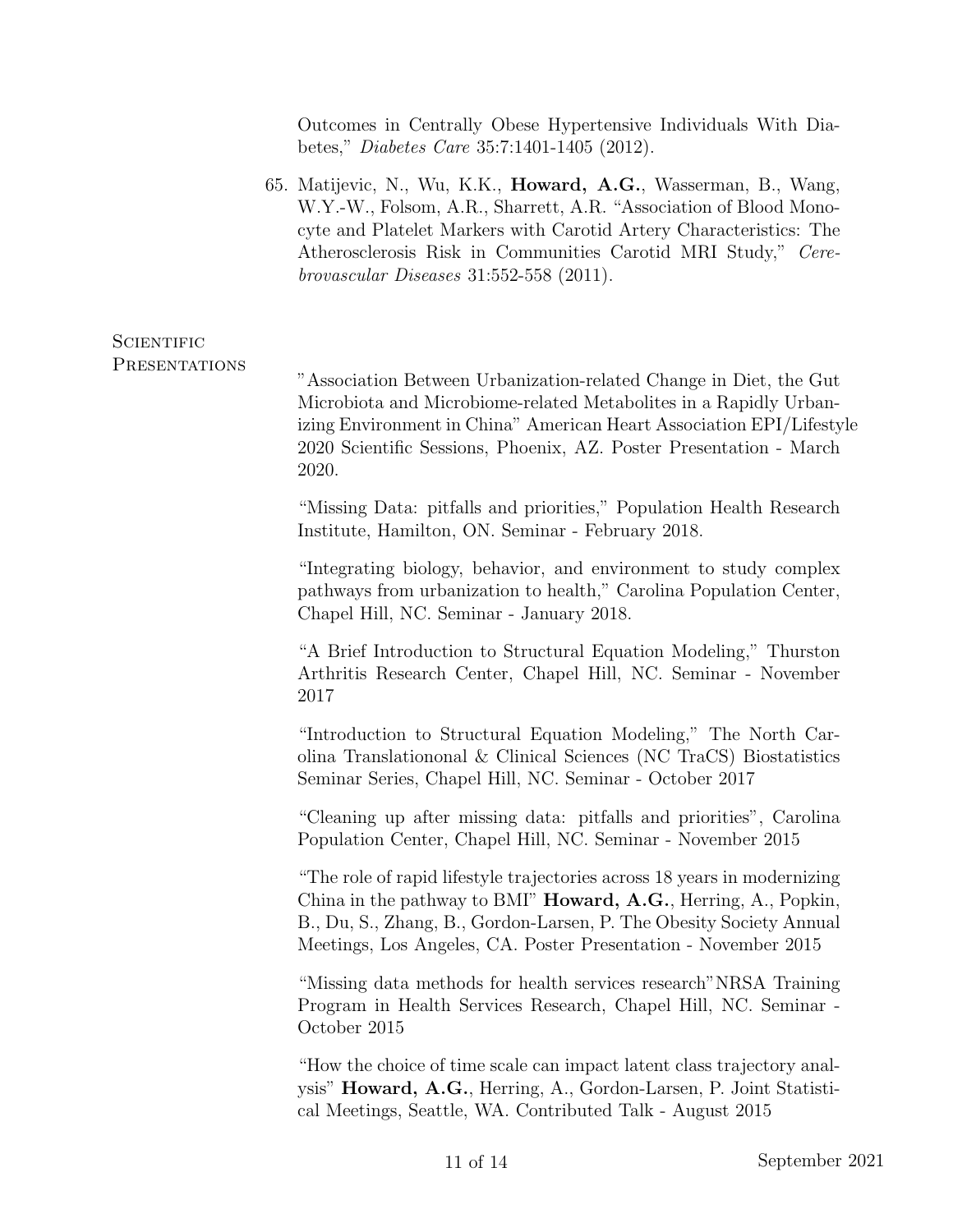"The Use of Friedman's Test in the Case of Informatively Missing Data" Howard, A.G., Koch G.G., Bangdiwala, S.I. Joint Statistical Meetings, Boston, MA. Contributed Talk - August 2014

"The Role of Physical Activity in the Hypertension Pathway: A longitudinal pathway-based analysis across 18 years in modernizing China" Howard, A.G., Herring, A.H., Popkin, B., Du, S.F., Gordon-Larsen, P. Epidemiology and Prevention/Nutrition, Physical Activity and Metabolism 2014 Scientific Sessions, San Francisco, CA Contributed Talk - March 2014

"Missing Data and Multiple Imputation" Obesity Journal Club, UNC-Chapel Hill, Chapel Hill, NC. Moderator - June 2013

"Action to Control Cardiovascular Risk in Diabetes (ACCORD) Home Blood Pressure Study Results" Howard, A.G., Cushman, W.C., Garaci, T., Kirpach, B., Grimm, R., Cutler, J., Senior, P., deQuattaro, D.L., Margolis, K., Basile, J., Evans, G.W. for the ACCORD Study Group Society for Clinical Trials Meeting, Montreal, Canada. Poster Presentation - May 2011.

"Methods of Analyzing Missing Data in Small Sample Studies" Howard, A.G., Bangdiwala, S.I. North Carolina Symposium for Women in Mathematics and Statistics, Raleigh, NC. Contributed Talk - April 2011

"Choosing a Mathematics Graduate Program" Nebraska Conference for Undergraduate Women in Mathematics, Lincoln, NE. Invited Talk - January 2009

| ONGOING<br>RESEARCH<br>SUPPORT | Exome Variants Underlying Weight Gain from Adolescence to<br>Adulthood - R01HD057194 (Gordon-Larsen) - Role: Co-Investigator                                                                                 |
|--------------------------------|--------------------------------------------------------------------------------------------------------------------------------------------------------------------------------------------------------------|
|                                | Characterizing pleiotropy in cardiometabolic phenotypes among<br>diverse populations - R01HL142825-01 (Avery) - Role: Co-Investigator                                                                        |
|                                | Leveraging Multi-Omics Approaches To Examine Metabolic<br>Challenges Of Obesity In Relation To Cardiovascular Diseases<br>- R01HL143885-01 (Gordon-Larsen, Avery, North, Sumner) - Role: Co-<br>Investigator |
|                                | Transition to a Western Diet and Cardiometabolic Risk: Biomark-<br>ers Derived from the Microbiome - R01DK104371-01A1 (Gordon-<br>Larsen) - Role: Co-Investigator                                            |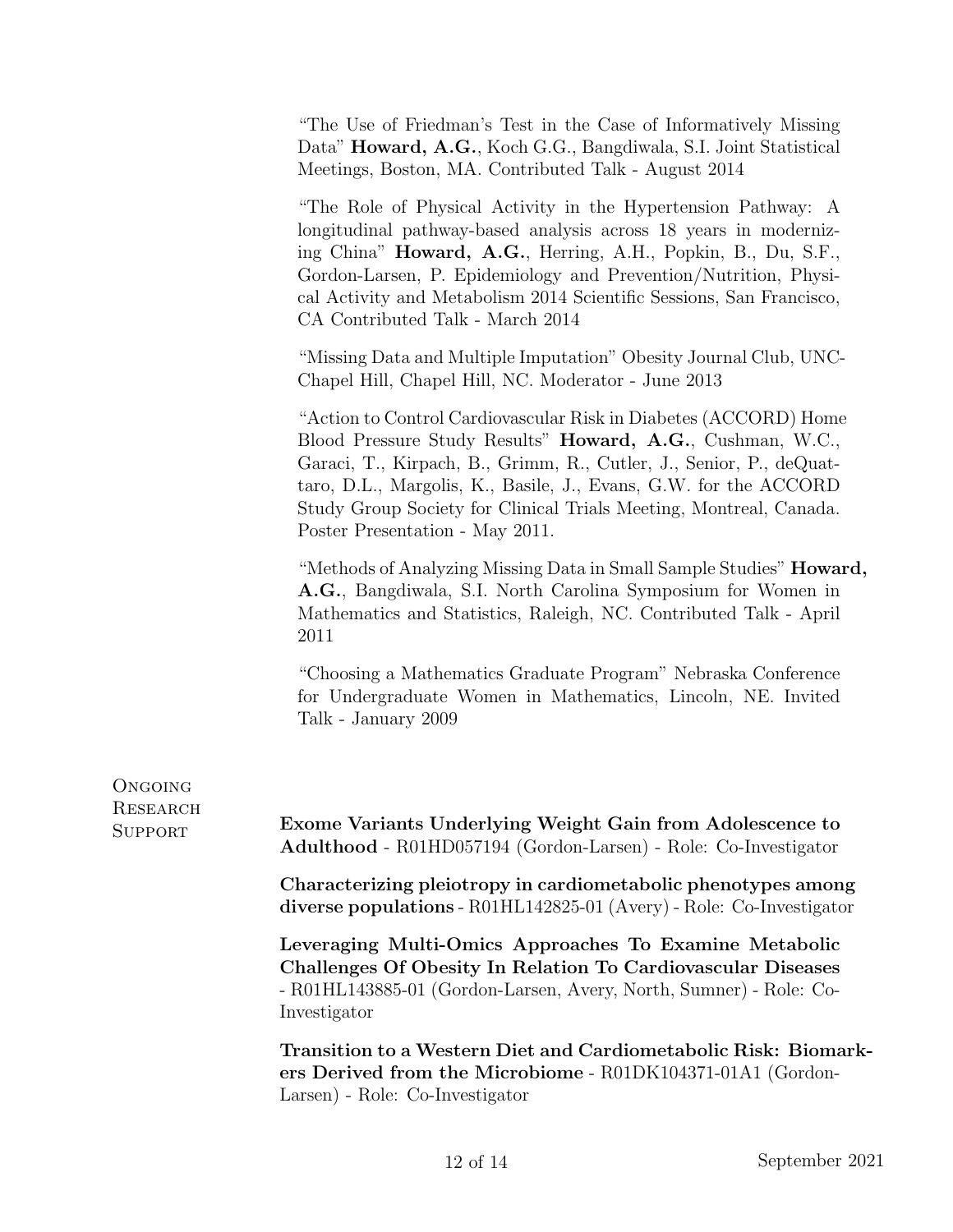|                                   | Monitoring Social Change: Dynamics Of Aging And Cognitive<br>Function - R01-AG065357 (Popkin) - Role: Co-Investigator                                                                                                                                                                                                                                                                                            |
|-----------------------------------|------------------------------------------------------------------------------------------------------------------------------------------------------------------------------------------------------------------------------------------------------------------------------------------------------------------------------------------------------------------------------------------------------------------|
|                                   | Monitoring Social Change: Health and Human Capital from<br>Childhood to Adulthood - R01-HD030880-25 (Popkin, Gordon-Larsen)<br>- Role: Co-Investigator                                                                                                                                                                                                                                                           |
|                                   | Physical Activity, Sedentary Behavior, and Cancer Incidence<br>in Women - R01-CA227122 (Evenson) - Role: Co-Investigator                                                                                                                                                                                                                                                                                         |
|                                   | Racial Differences in Treatment with Hysterectomy: A multi-<br>level investigation - R01MD011680-01 (Robinson) - Role: Co-Investigator                                                                                                                                                                                                                                                                           |
| COMPLETED<br>RESEARCH<br>SUPPORT  | Peers for Progress - "Diabetes Management through Peer<br>Support and Community Outreach from the Patient-Centered<br>Medical Home" - Bristol Myers Squibb Foundation (Fisher) - Role:<br>Statistician                                                                                                                                                                                                           |
|                                   | Emergence of Cardiometabolic Risk Across the Lifecycle in<br>China - R01HL108427 (Gordon-Larsen) - Role: Co-Investigator                                                                                                                                                                                                                                                                                         |
|                                   | Environmental Health Sciences Training Grant Recipient, National In-<br>stitutes of Health, 2009-2011                                                                                                                                                                                                                                                                                                            |
|                                   | Cardiovascular Health Research Training Grant Recipient, National In-<br>stitutes of Health, 2005-2007                                                                                                                                                                                                                                                                                                           |
| SERVICE TO<br>THE<br>PROFESSION   | <b>Editorial Responsibilities</b>                                                                                                                                                                                                                                                                                                                                                                                |
|                                   | Editorial Board for Journal of Adolescent Health - 2020 - Present                                                                                                                                                                                                                                                                                                                                                |
|                                   | Reviewer for Health & Place, Environmental Health Perspectives, PLOS<br>ONE, Circulation, BMC Public Health, American Journal of Preventive<br>Medicine, Cardiovascular Diabetology, Depression and Anxiety, The<br>American Journal of Clinical Nutrition, Journal of the American Heart<br>Association, International Journal of Obesity, International Journal of<br>Environmental Research and Public Health |
| SERVICE TO<br>UNC: CHAPEL<br>HILL | Inclusive Excellence Council Biostatistics Representative 2021-present                                                                                                                                                                                                                                                                                                                                           |